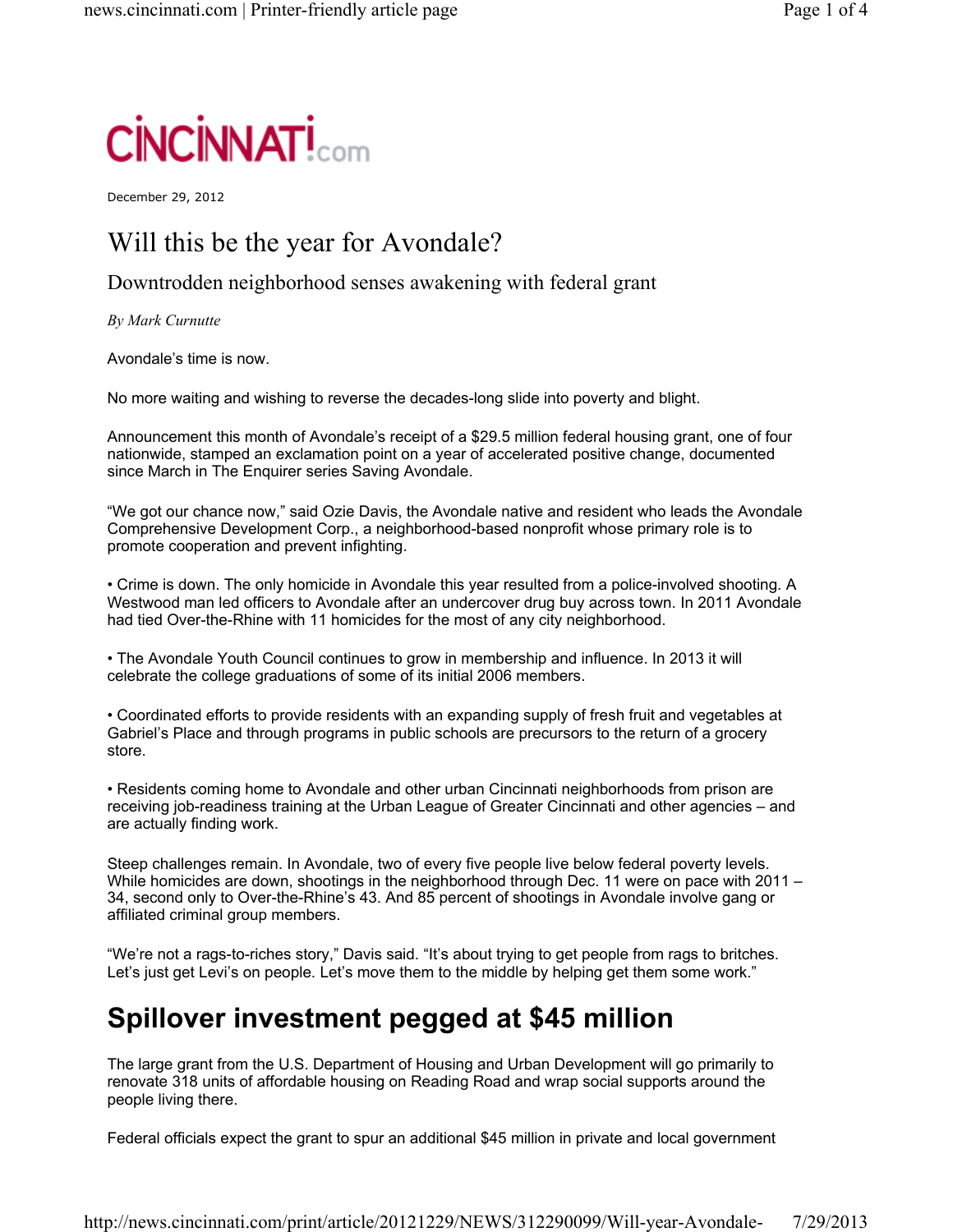investment in Avondale.

Among the five affordable housing complexes slated for overhaul by the Community Builders, two – the Poinciana at 3522 Reading Road and Somerset Manor, 802-814 Blair Ave. – rank among the city's most notorious addresses. Firefighters and police don't even like going in.

"Our message to the residents in those five buildings is, 'You are the change,' " Davis said.

Those five properties aren't the only housing changes coming to Avondale.

The Community Builders has its sights set on some vacant land at Burnet and Rockdale avenues for new housing. Planners envision market-rate housing that attracts employees of Cincinnati Children's Hospital Medical Center and University of Cincinnati Medical Center, major employers within walking distance.

De'Angelo Boynton, 43, owns Stag's Barbershop and Beauty Salon on Burnet, directly across from the lots where new housing would rise.

"New business," said Boynton, an Avondale resident, father of five and founder 10 years ago of the Avondale Angels youth sports program. On April 1, he will open Stag's Day Spa next door to the barbershop.

"People here are talking about how Avondale is like a puzzle where the pieces are coming back together," he said. "A while back, people would have written off Avondale because of the crime and the (abandoned) buildings."

### **Avondale Town Center: New tenants, location?**

Already, an ambitious demolition program has begun in cooperation with the Port of Greater Cincinnati Development Authority to raze 15-20 of the abandoned or vacant buildings.

The first three were torn down on Reading Road, just north of Carmel Presbyterian Church. Coupled with about two vacant acres behind the street-facing lots, Community Builders plans to create new housing there within a short walk of the Avondale Town Center.

Built in 1983, the town center sits back from Avondale's major intersection, Reading and Rockdale. Some HUD money is expected to go toward an effort being led by the nonprofit Center for Closing the Health Gap and Cincinnati Development Fund to entice grocers to return to the city's under-served urban neighborhoods. Avondale will get the first of these grocery stores. The neighborhood's last grocer moved out of the town center in 2008.

"There is talk of totally rebuilding the town center and moving it up to the street," said Patricia Milton, president of the Avondale Community Council.

Talk and various plans will come together with the Choice Neighborhoods grant application to form a land-use plan early in 2013, Milton said, that will map a series of priorities and next steps.

The first quarter of 2013 will be a busy one in Avondale.

The Cincinnati Outreach (COR) Music Project will begin instrumental lessons for students at Rockdale Academy and South Avondale elementary schools, the first step in forming the Avondale Youth Symphony for students in third, fourth and fifth grades. COR is a nonprofit formed by a student at the University of Cincinnati College-Conservatory of Music, Deron Hall, and will connect fellow CCM students with children in Avondale. The lessons and instruments are free. Hall said he hopes to reach up to 50 students.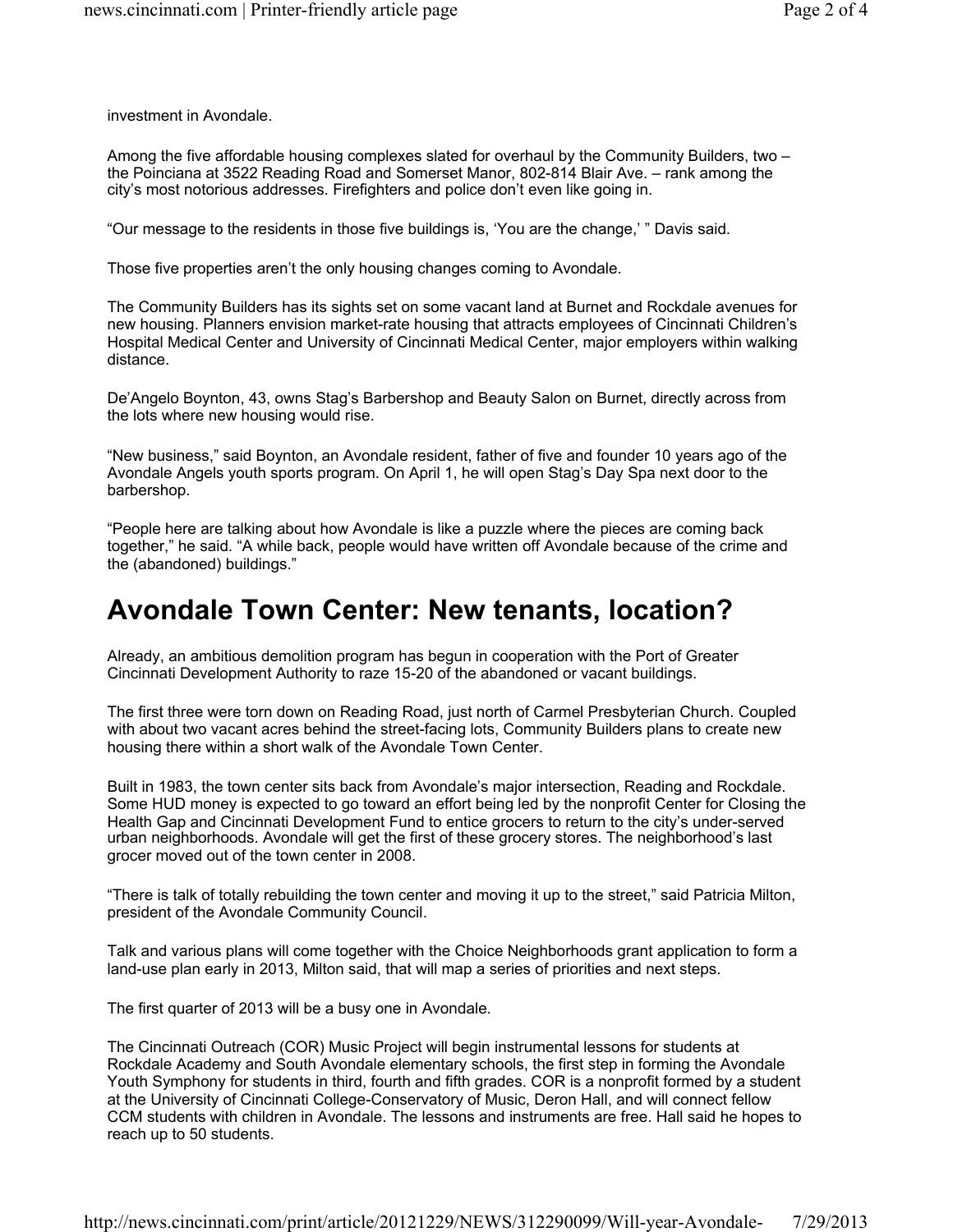COR joins a list of social programs that have taken root in Avondale, among them a legal-medical partnership involving Children's Hospital and the Legal Aid Society of Greater Cincinnati, as well as the Gabriel's Place food-based ministry.

The Children's-Legal Aid team has promised to stay engaged in Avondale, whose residents have benefited from pressure brought against landlords to improve living conditions in affordable housing complexes.

HUD Choice Neighborhoods money will go to expand the Gabriel Place produce market and urban gardening program. In addition, money will be available to upgrade its new kitchen to commercialgrade and renovate its reception hall to make the site more appealing for wedding receptions and other events.

Physically, Gabriel's Place will get a new roof on its Civil War-era church building, and the bell tower will be removed for safety.

The Know Your Neighbor program will expand from its initial six streets and provide more structured social events for residents.

### **Preparing youths, preventing desperation**

The efforts add up to a brighter tomorrow in Avondale.

Yolanda English, 33, a single mother of seven who grew up in the neighborhood, wanted for years to move out. She still wants to move – elsewhere in Avondale.

"I can say that five years ago … it was going downhill," said English, who works as a licensed nurse's aide.

She is especially grateful for the opportunities her children receive in the Avondale Youth Council – many more than she experienced – and for a change in the community's collective attitude that now values the contributions of her children and other young people.

Youth is a focus of the new Avondale. Leaders and residents alike envision a community of residential choice that home-grown young adults want to come back to after college.

Davis, a father and husband who lives on Eden Avenue, experienced a home burglary this month. He wasn't happy, but wasn't distraught, either.

He spoke to fifth-grade students at South Avondale School about the crime.

"These aren't bad people, they're desperate people," said Davis, moved to tears in the classroom and again the next day in retelling the story.

He told students: "Do the things necessary now so you're not desperate when you're 15."

Looking ahead, not behind, Davis said, "We're going to be a safer neighborhood. We're going to be a healthier neighborhood.

"We got to love each other first. Then we can have success."

# Additional Facts

Safety first